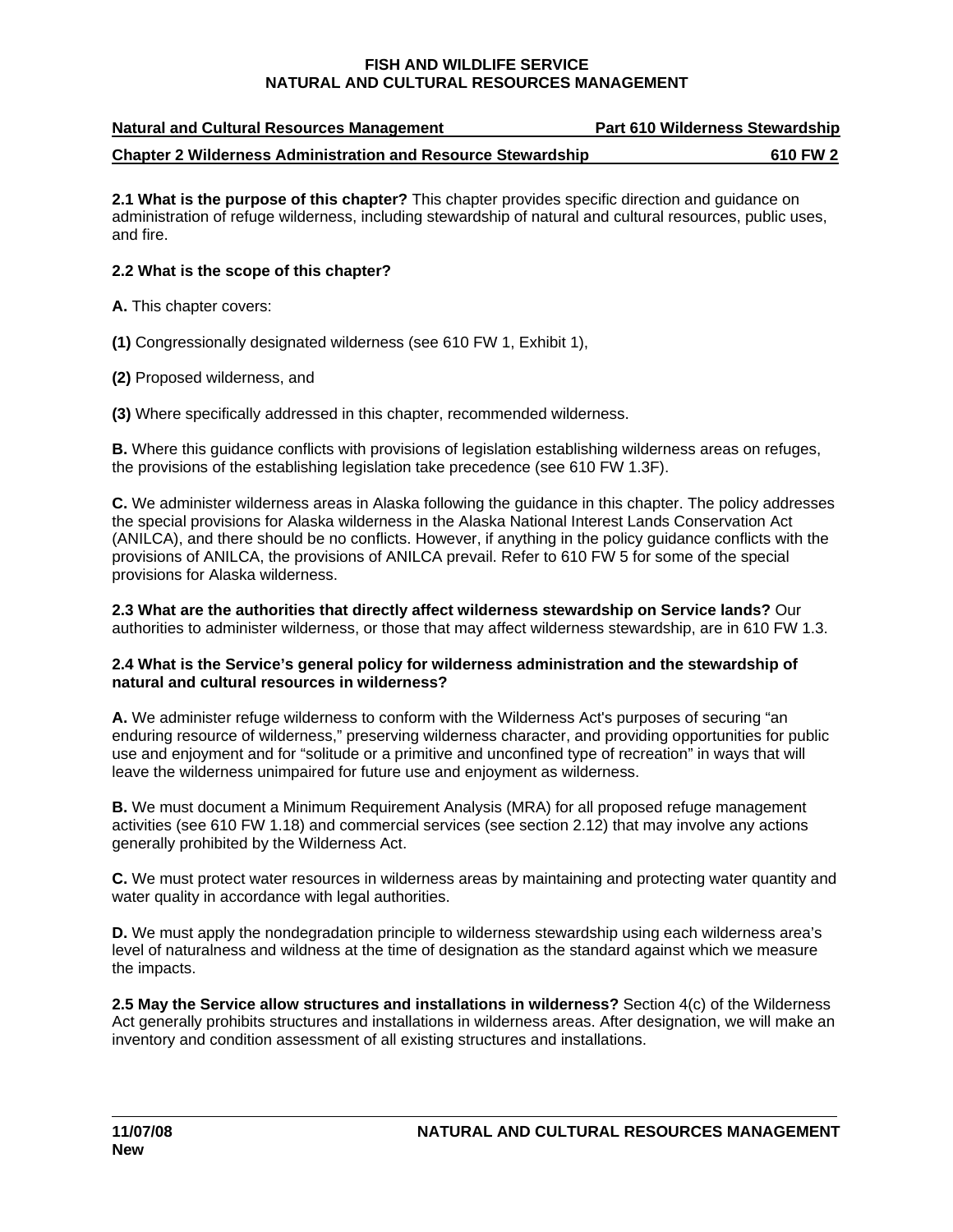| <b>Natural and Cultural Resources Management</b>                    | <b>Part 610 Wilderness Stewardship</b> |
|---------------------------------------------------------------------|----------------------------------------|
| <b>Chapter 2 Wilderness Administration and Resource Stewardship</b> | 610 FW 2                               |

**A.** If a structure or installation existed before wilderness designation, we may retain it if we determine it is the minimum requirement to administer the area as wilderness and is necessary to accomplish the purposes of the refuge, including Wilderness Act purposes. We will remove or allow natural deterioration of all structures and installations that do not meet these criteria.

**B.** We will not construct, maintain, or restore any structure or installation in wilderness unless it is the minimum requirement for administering the area as wilderness and is necessary to accomplish the purposes of the refuge, including Wilderness Act purposes. We will not construct or maintain structures for administrative convenience, economy of effort, or convenience to the public. Wilderness users must be self-reliant for shelter. We determine the need for construction or maintenance through an MRA and include it in the wilderness stewardship plan (WSP) for the refuge. We design, construct, or maintain structures and installations to blend into the wilderness landscape as unobtrusively as possible, using native materials to the greatest extent practical.

**C.** See 610 FW 2.29C for administration of historic structures and 610 FW 5.14 for some of the additional provisions applicable in Alaska.

**D.** Following are guidelines for specific types of installations and structures:

**(1) Bridges.** After determining through an MRA that we can allow a bridge, we select the location, design, materials, and construction methods to minimize their size, complexity, and visual impact.

**(2) Campsites.** We may maintain or establish designated campsites to support priority public uses only if they are supported by an MRA. If supported by an MRA, we may also include site markers, fire rings, tent sites, animal-resistant food-storage devices, and primitive toilets. We do not provide picnic tables in wilderness. Generally, we only place toilets in locations where reducing or dispersing visitor use has failed to alleviate a sanitation problem or prevent significant degradation of wilderness character and values. We encourage the use of cooking stoves that do not require firewood. We limit the collection of firewood within wilderness to dead and down material. We document campfire policy in the refuge's WSP.

**(3) Hunting, Photography, and Observation Blinds.** We prohibit permanent blinds in wilderness. We may allow the use of simple, temporary screens made of dead and down native materials or temporary commercial blinds. The visitor must dismantle the screens at the end of each actual use period, except as specifically permitted otherwise. The visitor must carry commercial blinds in and out.

**(4) Aids to Navigation.** Wilderness status does not alter the U.S. Coast Guard's or local authorities' right to access and operate aids to navigation (e.g., beacons, buoys) or private aids to navigation in wilderness areas. However, we may only allow any of the generally prohibited uses if we conduct an MRA and approve them.

**(5) Signs.** When we determine through an MRA that they are necessary, we may use signs to identify routes and distances. We will not use signs to mark streams, lakes, mountains, or other points of interest. Signs will be as small as possible, compatible with their surroundings, and to the greatest extent practical, constructed of native materials. Along waterways, signs must meet all Coast Guard or appropriate State requirements. We may also use signs to mark wilderness boundaries.

**2.6 May the Service allow roads and trails in wilderness?** Section 4(c) of the Wilderness Act prohibits permanent roads in wilderness. We will inventory and evaluate all roads, vehicle routes, and trails in existence at the time of wilderness designation in the unit's comprehensive conservation plan (CCP) or WSP.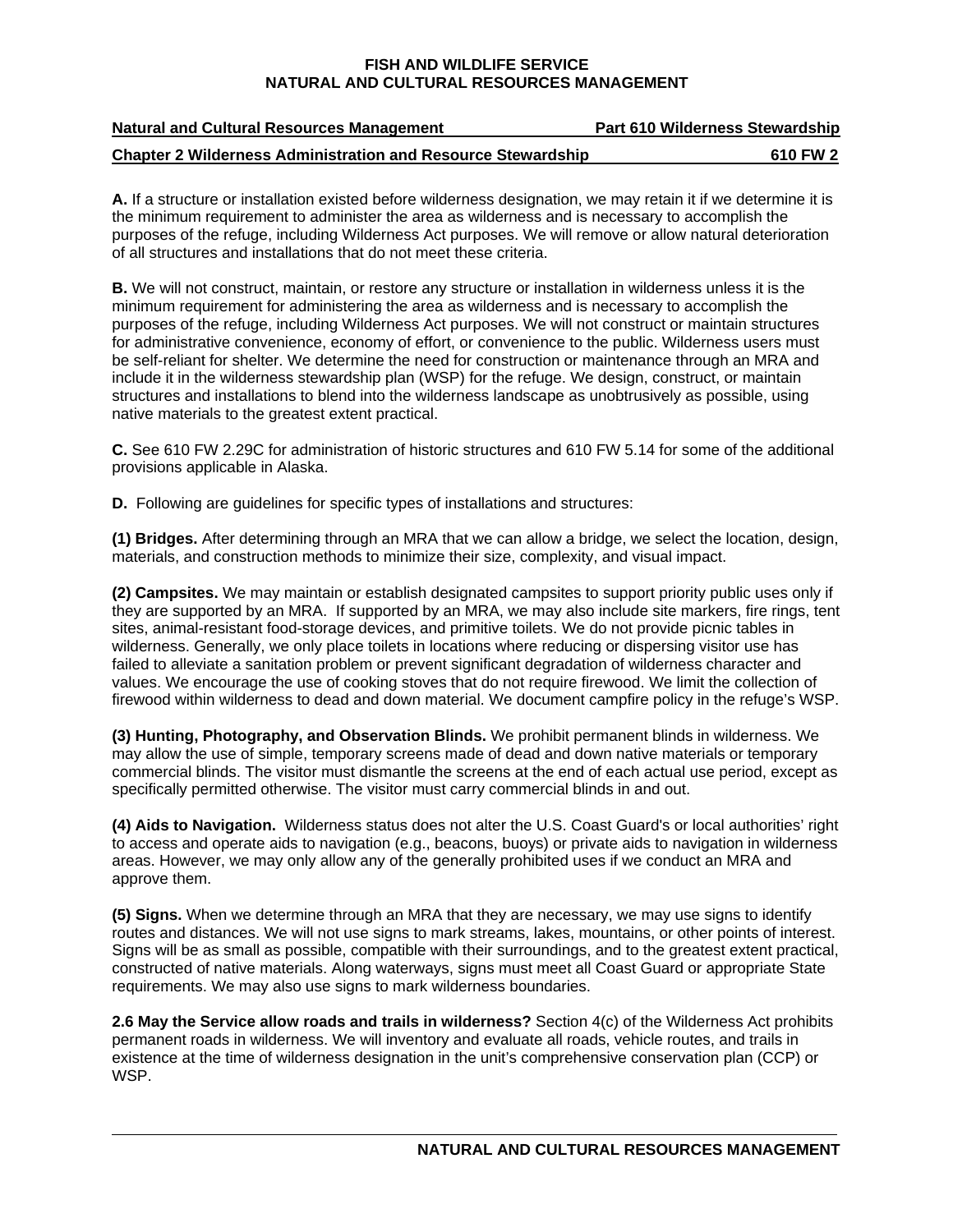| <b>Natural and Cultural Resources Management</b>                    | <b>Part 610 Wilderness Stewardship</b> |
|---------------------------------------------------------------------|----------------------------------------|
| <b>Chapter 2 Wilderness Administration and Resource Stewardship</b> | 610 FW 2                               |

**A.** We will only retain temporary roads when, after completing an MRA, we determine they are necessary to administer the area. We may convert roads or vehicle routes within wilderness to trails for walking or nonmotorized, nonmechanized transportation or allow them to return to natural conditions through normal succession or restoration.

**B.** We may provide trails, but only where they are essential for resource protection or where significant safety hazards exist during normal use periods. We determine the need for trails, trail improvements, and maintenance through MRAs and include them in the unit's WSP. We manage historic trails according to approved cultural resource plan requirements.

**2.7 May the Service allow use of motorized vehicles, motorized equipment, and mechanical transport in wilderness?** The Wilderness Act generally prohibits the use of motorized vehicles, motorized equipment (including motorized portable tools), and mechanical transport in wilderness.

**A.** We generally prohibit these uses for refuge management activities in wilderness (see 610 FW 1.16.) unless:

**(1)** We determine they are:

**(a)** The minimum requirement for administering the area as wilderness and necessary to accomplish the purposes of the refuge, including Wilderness Act purposes,

**(b)** An existing private right,

**(c)** Authorized by the designated legislation, or

**(d)** Required to respond to a human emergency, damage to property, violations of civil and criminal law, or other emergencies within the wilderness area.

**(2)** In addition, the public may not use motorized vehicles or motorized equipment (including motorized portable tools) in refuge wilderness. See 610 FW 5 for additional provisions applicable in Alaska.

# 2.8 May the Service manage aircraft use in and over wilderness?

**A.** The Wilderness Act generally prohibits landing aircraft in refuge wilderness.

**B.** The Wilderness Act also generally prohibits landing aircraft in wilderness for refuge management activities (see 610 FW 1.16) unless:

**(1)** We determine such use to be the minimum requirement for administering the area as wilderness, and the use is necessary to accomplish the purposes of the refuge, including Wilderness Act purposes;

**(2)** They are required to respond to an emergency involving the health and safety of a person or people, damage to property, or violations of civil and criminal law; or

**(3)** The uses are authorized in the enabling legislation. See 610 FW 5 for additional provisions applicable in Alaska.

**C.** The Wilderness Act and the Administration Act do not prohibit the use of aircraft over a wilderness area. The Federal Aviation Administration (FAA) is responsible for managing commercial and private air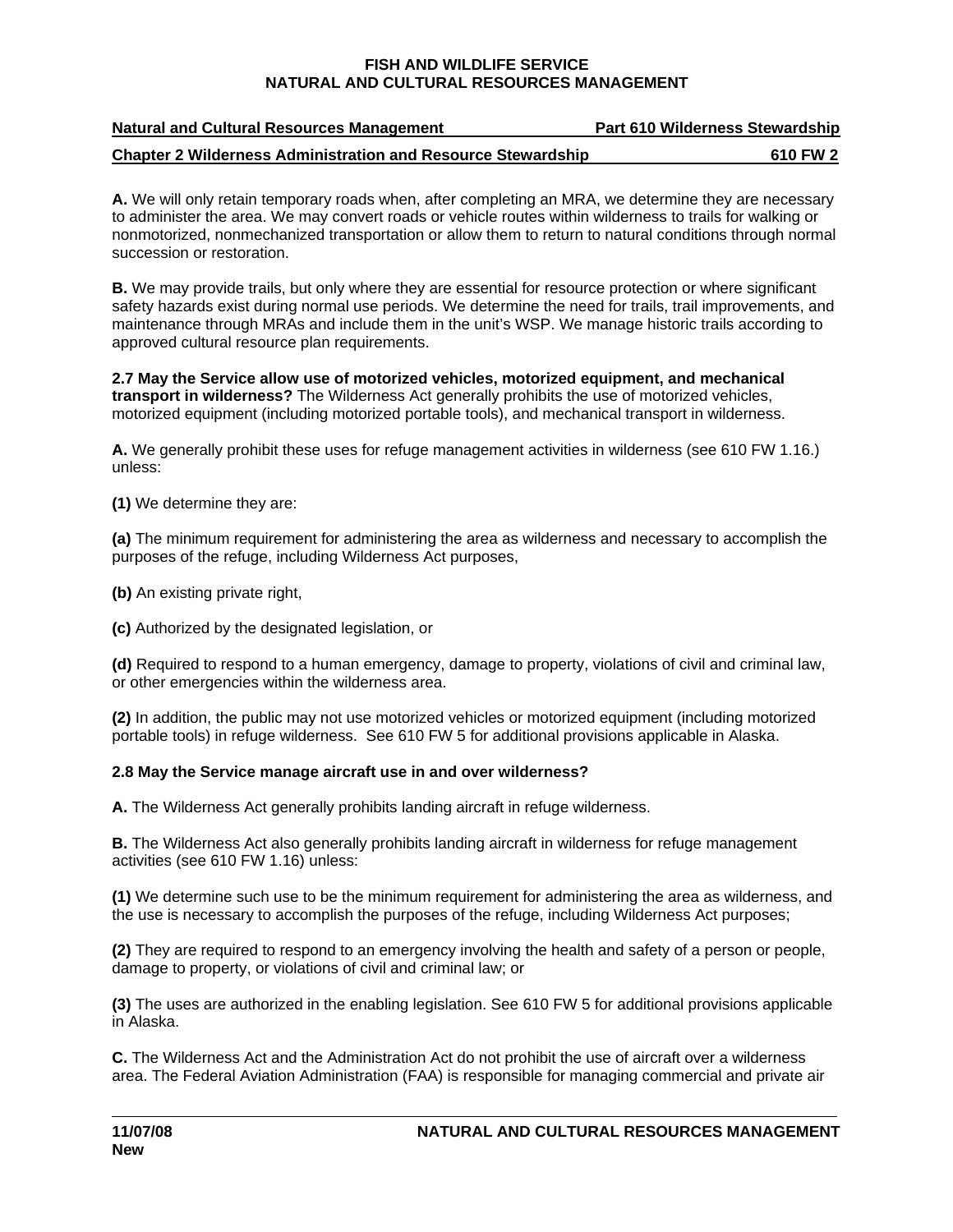| <b>Natural and Cultural Resources Management</b>                    | <b>Part 610 Wilderness Stewardship</b> |
|---------------------------------------------------------------------|----------------------------------------|
| <b>Chapter 2 Wilderness Administration and Resource Stewardship</b> | 610 FW 2                               |

space. The FAA has established 2,000 feet (600 meters) above ground level as the minimum altitude advisory for refuges, including designated wilderness areas (see FAA Advisory Circular 91-36c). Other Federal laws (e.g., Airborne Hunting Act, Endangered Species Act, Bald Eagle Protection Act) may govern overflights above a refuge.

**D.** We may use aircraft over wilderness for refuge management activities, such as wildlife surveys, if we determine it is the minimum requirement for administering the area as wilderness and necessary to accomplish the purposes of the refuge, including Wilderness Act purposes, or if we are responding to an emergency involving the health and safety of people. We may conduct such flights at levels low enough to achieve refuge management objectives. However, we will conduct our aircraft operations in conformance with the FAA minimum altitude advisory whenever mission objectives and weather conditions allow. We conduct flights for administration of the wilderness in a manner consistent with safety concerns and public aircraft use recommendations and restrictions to the greatest extent possible. We must set a high standard and provide an example for the public to follow.

**E.** Other Federal, State, or tribal agencies may use airspace above refuge wilderness as necessary to fulfill their responsibilities consistent with applicable FAA and other laws, regulations and advisories (e.g., by the Department of Defense and the National Aeronautics and Space Administration). We will consult with other agencies using airspace above refuge wilderness to minimize adverse impacts on wilderness character.

**F.** Aerial sightseeing, wildlife viewing, and photography (collectively referred to as "flightseeing") are activities that may conflict with refuge purpose(s), including Wilderness Act purposes, and result in unacceptable disturbance to wildlife and visitors. Although we lack jurisdiction over airspace, we discourage flightseeing and will work with the FAA to encourage all pilots to conduct overflights in conformance with the FAA minimum altitude advisory. We must enforce provisions of Federal laws that promote public safety or prohibit harassment of wildlife by aircraft. Wilderness administrators should monitor and document low-level aircraft activity.

 **2.9 How does wilderness designation affect existing private rights?** Section 4(c) of the Wilderness Act prohibits commercial enterprises and permanent roads, except as provided by the Act and "subject to existing private rights."

**A.** In accordance with section 4(c), we will recognize private rights existing as of the date an area was designated as wilderness.

**B.** We will evaluate the validity and extent of private rights within wilderness on a case-by-case basis in consultation with the Department of the Interior, Office of the Solicitor.

**C.** We will manage valid private rights in wilderness in accordance with the specific conditions and requirements of the valid rights.

**D.** We will work with the owner of the private rights to develop stipulations in a special use permit or other agreement to alleviate or minimize adverse impacts on wilderness character.

**E.** In accordance with the nondegradation principle, we will use the conditions prevailing in the area at the time of wilderness designation as the standard for developing restoration requirements where appropriate.

**F.** We will pursue voluntary land exchanges, purchases, or donations to consolidate Service ownership where the exercise of private rights would be detrimental to wilderness character or values.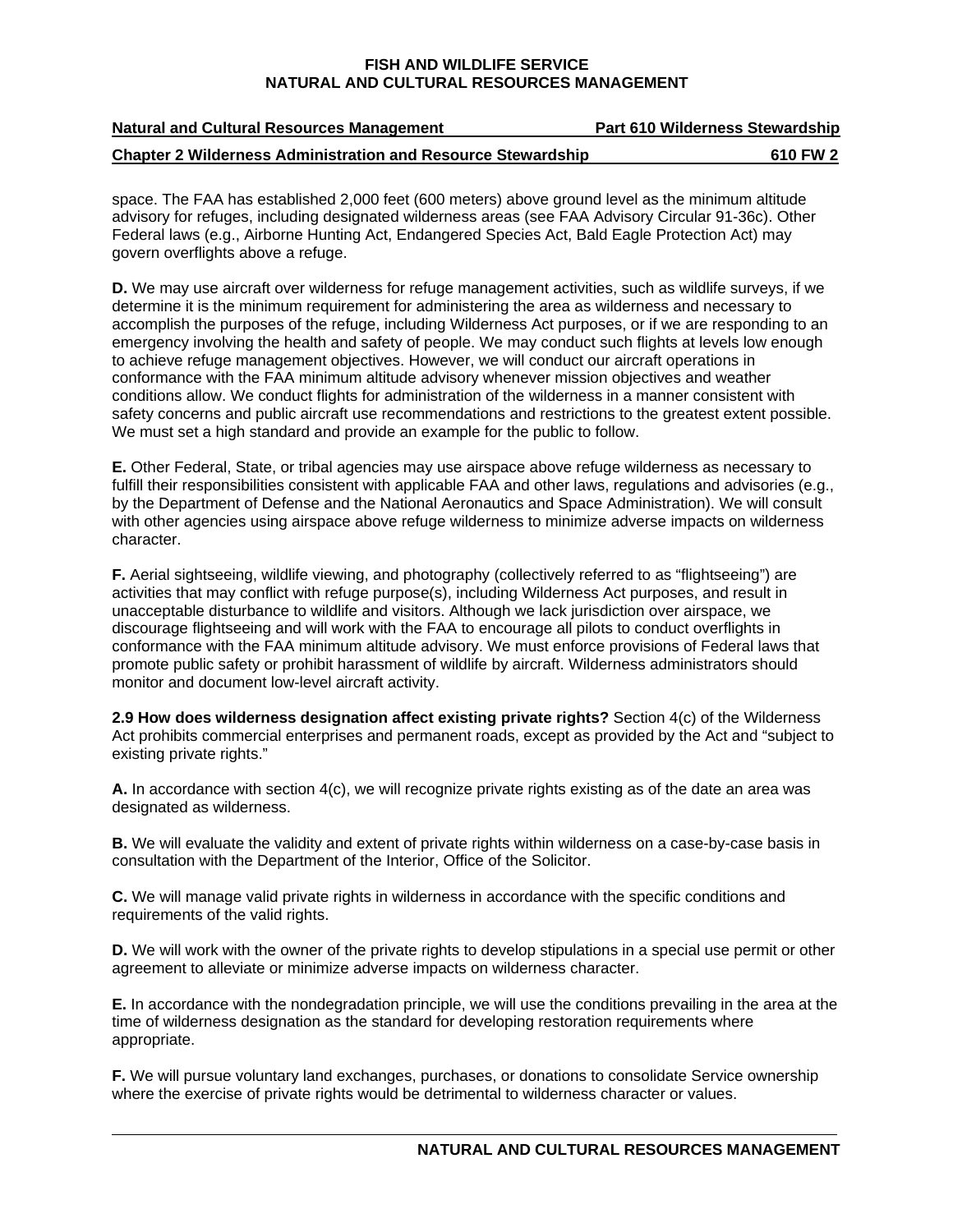| <b>Natural and Cultural Resources Management</b>                    | <b>Part 610 Wilderness Stewardship</b> |
|---------------------------------------------------------------------|----------------------------------------|
| <b>Chapter 2 Wilderness Administration and Resource Stewardship</b> | 610 FW 2                               |

#### **2.10 May the Service authorize access through wilderness to non-Federal land where rights to access do not exist?** Where there is existing access or a right of access through nonwilderness land, we will generally not allow access through wilderness other than that available to the general public. We will give State or private landowners, and their successors in interest, effectively surrounded by or adjacent to wilderness, access to their land through wilderness where such access is appropriate and compatible with the purposes of the refuge, including the purposes of the Wilderness Act, and does not involve uses generally prohibited by the Wilderness Act. We will only approve that combination of routes and modes of travel which will, as determined by the Refuge System, cause the least lasting impact on wilderness character. We will authorize such access through a renewable special use permit for a period not to exceed 5 years. See 610 FW 5 for some of the additional provisions applicable in Alaska.

**2.11 May the Service authorize rights-of-way in wilderness?** Unless legally required, we will not issue permits for any new or expand any existing rights-of-way in wilderness. We will evaluate whether to authorize or terminate or extinguish existing rights-of-way that have been included in wilderness. Where termination is not possible, we will work with the holder of the right-of-way permit to:

**A.** Establish maintenance and operating procedures, consistent with the terms of the right-of-way permit, that minimize impacts to wilderness character and resources. If we renew or authorize maintenance of an existing right-of-way, we may do so subject to applicable requirements of our compatibility policy.

**B.** We must also ensure conditions protect wilderness character and resources and limit use of motorized equipment and mechanical transport that are outlined in the right-of-way permit or easement and the WSP. Following the nondegradation principle, we will use the conditions prevailing in the area at the time of designation as the standard for developing restoration requirements.

**C.** See 610 FW 5 for some of the additional provisions applicable in Alaska.

**2.12 May the Service authorize commercial enterprises and services in wilderness?**<br>A. Section 4(c) of the Wilderness Act prohibits commercial enterprises in wilderness.

**B.** Section 4(d)(6) of the Act includes a special provision for commercial services when such services are "necessary for activities which are proper for realizing the recreational or other wilderness purposes of the areas." For example, guiding and outfitting services may provide opportunities for the public to enjoy wilderness and may enhance visitor appreciation of wilderness values. We may authorize commercial services, such as guiding and outfitting, if we determine that they:

- **(1)** Are appropriate and compatible,
- **(2)** Necessary for the public enjoyment of wilderness,
- **(3)** Provide opportunities for primitive and unconfined types of recreation,
- **(4)** Preserve wilderness character, and
- **(5)** Are managed in concert with our other policies and enabling legislation.

**C**. Commercial service providers may not use motor vehicles, motorized equipment, motorboats, or other forms of mechanical transport; permanent structures or installations; land aircraft; or establish temporary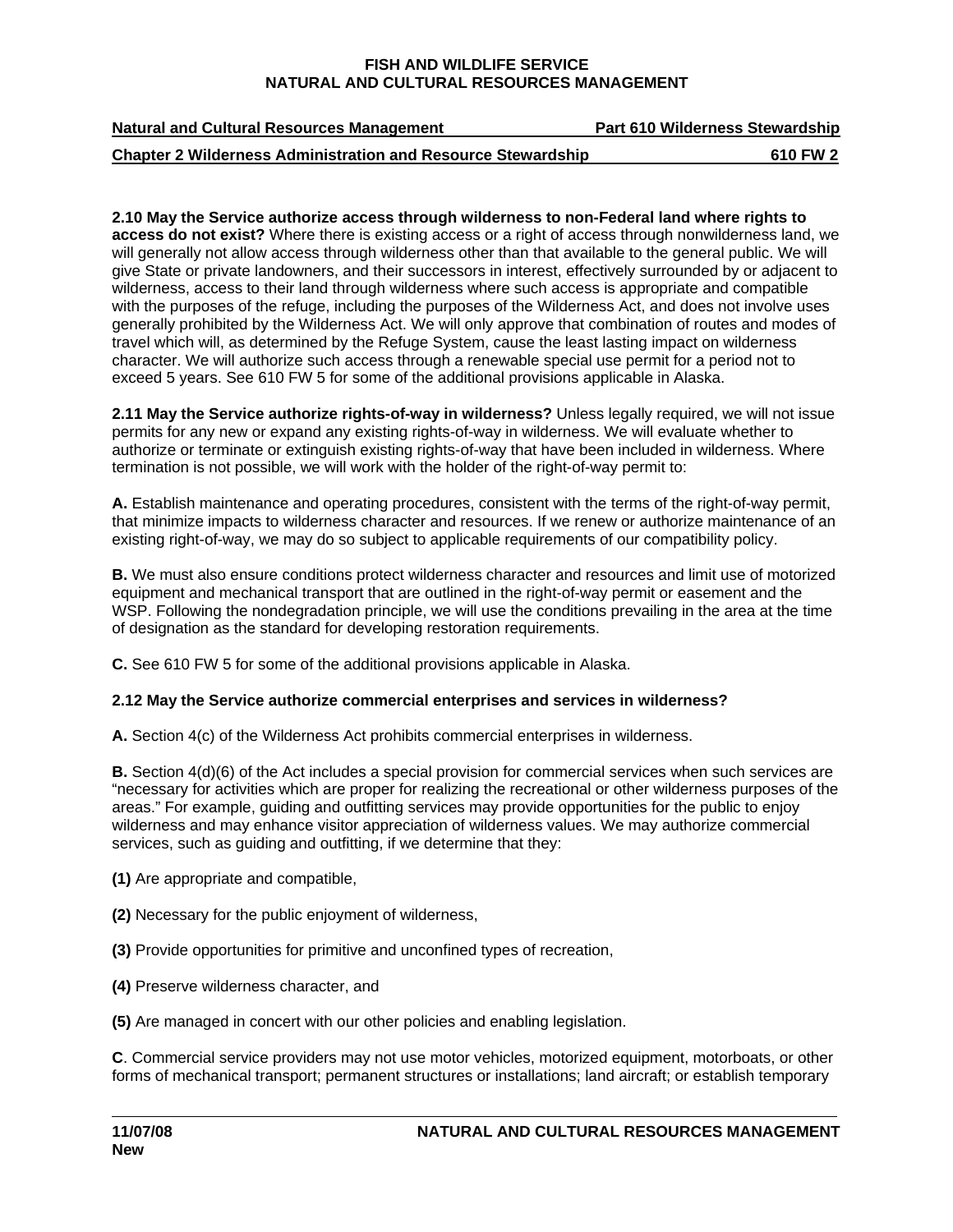| <b>Natural and Cultural Resources Management</b>                    | <b>Part 610 Wilderness Stewardship</b> |
|---------------------------------------------------------------------|----------------------------------------|
| <b>Chapter 2 Wilderness Administration and Resource Stewardship</b> | 610 FW 2                               |

roads. We regulate commercial services through special use permits. See 610 FW 5 for some of the additional provisions applicable in Alaska.

**D.** We generally prohibit commercial photography in wilderness areas unless we determine it is necessary to provide educational information about wilderness uses and values and does not degrade the wilderness character of the area. In cases where we allow such photography as a commercial service, we first evaluate it for appropriateness and compatibility, and we manage the use through an audiovisual productions permit. (See 43 CFR 5.)

**E.** Wilderness areas may incorporate commercial-free zones where we prohibit all commercial services. We determine the need for use limitations and commercial-free zones through the unit's WSP or CCP. In cases where it is necessary for us to limit use, we will seek to provide a fair balance between commercial and private uses of wilderness, recognizing that in extreme cases, accommodating both types of uses may not always be possible. See 610 FW 5 for some of the additional provisions applicable in Alaska.

**F.** We conduct and document an MRA for all proposed commercial services in wilderness to determine whether allowing a commercial service is the minimum requirement for administering the area as wilderness and is necessary to accomplish the purposes of the refuge, including Wilderness Act purposes. The MRA clarifies the need for and impacts of a proposed action.

# **2.13 How does the Service manage permits for commercial services?**

**A.** If the refuge has an approved WSP less than 15 years old, and it includes a written MRA for each proposed commercial service, we may authorize those services as described in the plan. The analysis in the WSP must include an estimate of the extent of the services.

**(1)** If circumstances associated with the service or its effects significantly change, or we want to allow the same service in a different part of the wilderness, we may need to reevaluate the service for appropriateness and compatibility and conduct a new MRA.

 service. **(2)** If we did not identify a proposed service in the WSP, we must ensure that appropriateness and compatibility determinations are current, and we must conduct an MRA before we allow the proposed

**(3)** If the refuge does not have an approved WSP or has one more than 15 years old, we must ensure that appropriateness and compatibility determinations are current, and we must conduct a new MRA before renewing a special use permit for commercial services.

**B.** When we determine a commercial service is necessary, we must then determine parameters (such as location, timing, extent, etc.) so that there will be the least possible impact on all of the area's wilderness character, including the natural conditions and cultural resources, outstanding opportunities for solitude, and potential for the public to have a primitive and unconfined type of recreational experience.

 character. **C.** We consider not only the direct impacts of the commercial service, but also the indirect impacts associated with the service. We also consider the cumulative impacts of the service when conducted in conjunction with other existing or planned uses or actions in the wilderness areas. Following the nondegradation principle, the conditions prevailing in an area at the time of wilderness designation establish a benchmark for assessing the significance of a proposed service's impacts on wilderness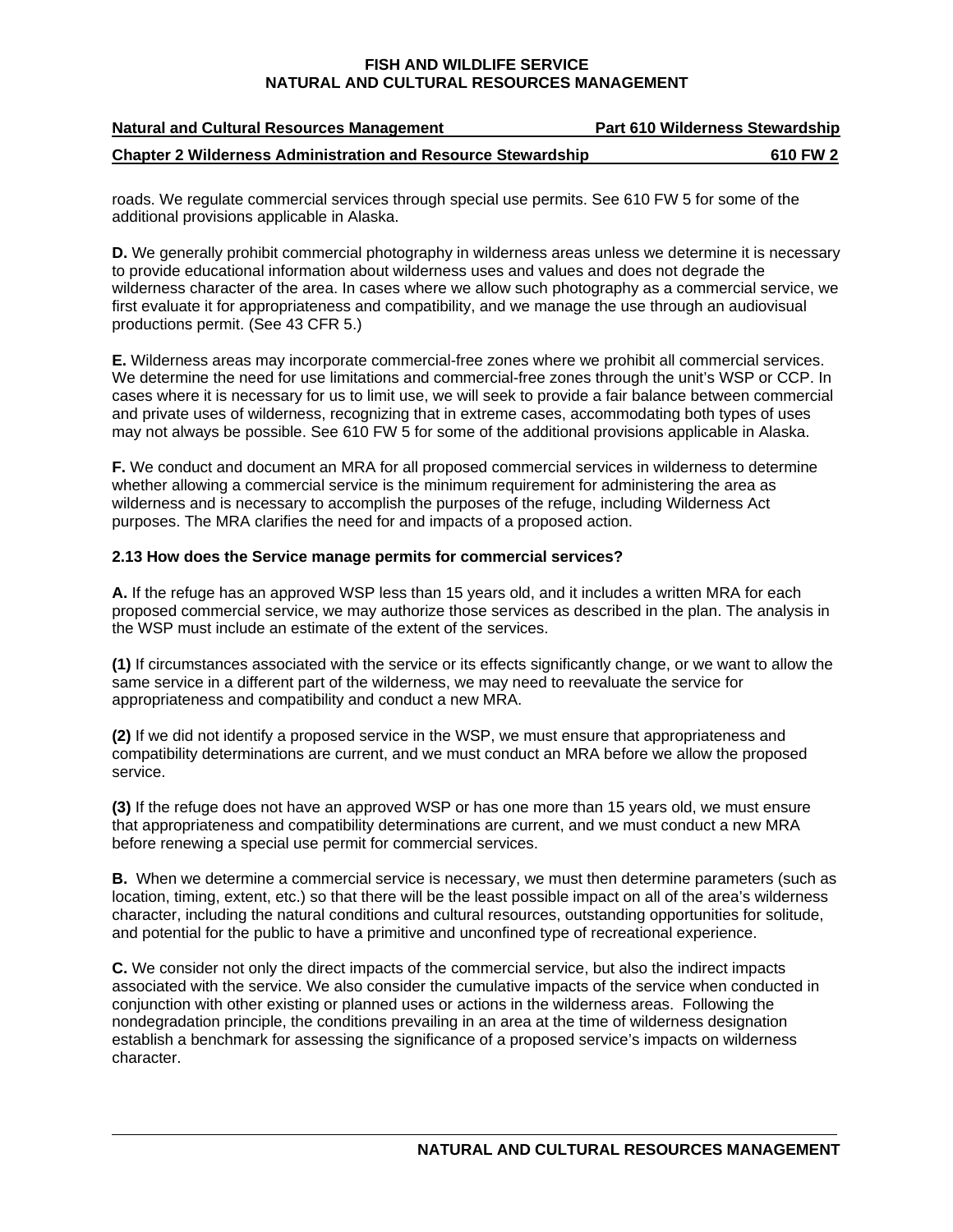| <b>Natural and Cultural Resources Management</b>                    | <b>Part 610 Wilderness Stewardship</b> |
|---------------------------------------------------------------------|----------------------------------------|
| <b>Chapter 2 Wilderness Administration and Resource Stewardship</b> | 610 FW 2                               |

**D.** Commercial operators must employ all applicable Leave No Trace (LNT) standards and techniques. We generally allow only temporary structures and facilities (such as tents) that are the minimum necessary to support wilderness recreation. We require their removal at the end of the actual use period, unless specifically permitted otherwise. We will determine the distance the structures must be located away from main trails; sensitive habitats such as riparian zones, wetlands, streams, rivers, ponds, and lakes; significant cultural resources; other key interest features; and public use areas not used for commercial services, as well as other restrictions that may be necessary to preserve wilderness character. We generally prohibit commercial service providers from permanently storing equipment and supply caches in wilderness areas. See 610 FW 5 for special provisions applicable in Alaska.

**2.14 May the Service authorize mineral exploration and development activities in wilderness areas?** We authorize, under Part 612 of the Service Manual, mineral exploration and development activities in wilderness areas, recommended wilderness, and proposed wilderness under limited circumstances, as described below. Sections 4(d)(2) and (3) of the Wilderness Act address prospecting, mineral locations, mineral patents, and mineral leasing within national forest wilderness areas. These provisions do not apply to refuge wilderness areas.

**A. Locatable Minerals on Refuge Lands Withdrawn from the Public Domain and Appropriation Under the Mining Laws.** We prohibit prospecting, locating, or filing mining claims on these refuge lands unless otherwise provided by law (50 CFR 27.64). We allow development, extraction, and removal of Federal minerals on valid claims established prior to withdrawal from operation and appropriation under the general mining laws subject to:

**(1)** Verification of claim validity and compliance with claim recording and annual maintenance requirements, and

**(2)** Reasonable conditions outlined in a special use permit. (See 612 FW 1.)

**B. Leasable Minerals.** Regulations prohibit leasing of oil and gas in wilderness areas, recommended wilderness, and proposed wilderness (43 CFR 3100.0-3). They also prohibit leasing of geothermal resources, coal, and solid minerals in wilderness areas, recommended wilderness, and proposed wilderness (43 CFR 3201.11, 3400.2, and 3503.10). We allow exploration and development of leasable minerals where valid rights existed prior to wilderness recommendation or designation, subject to reasonable conditions outlined in a special use permit.

**C. Common Variety Minerals.** Regulations prohibit the extraction of common variety minerals (such as sand and gravel) in wilderness areas, recommended wilderness, and proposed wilderness.

**D. Reserved or Excepted Mineral Rights on Acquired Refuge Lands.** We allow exploration, development, extraction, and removal of minerals owned or retained by private parties. We will authorize these activities subject to the terms of the instrument by which the private owner acquired their interest or in accordance with the conditions in our deed and subject to reasonable conditions outlined in a special use permit. (See 50 CFR 29.32.)

# E. Special Use Permits for Mining Activities.

**E. Special Use Permits for Mining Activities. (1)** We allow exploration and development associated with a valid, privately owned mineral right through a special use permit or other agreement. The permit or agreement will provide for reasonable access and the protection of refuge resources, including wilderness character, to the fullest extent possible by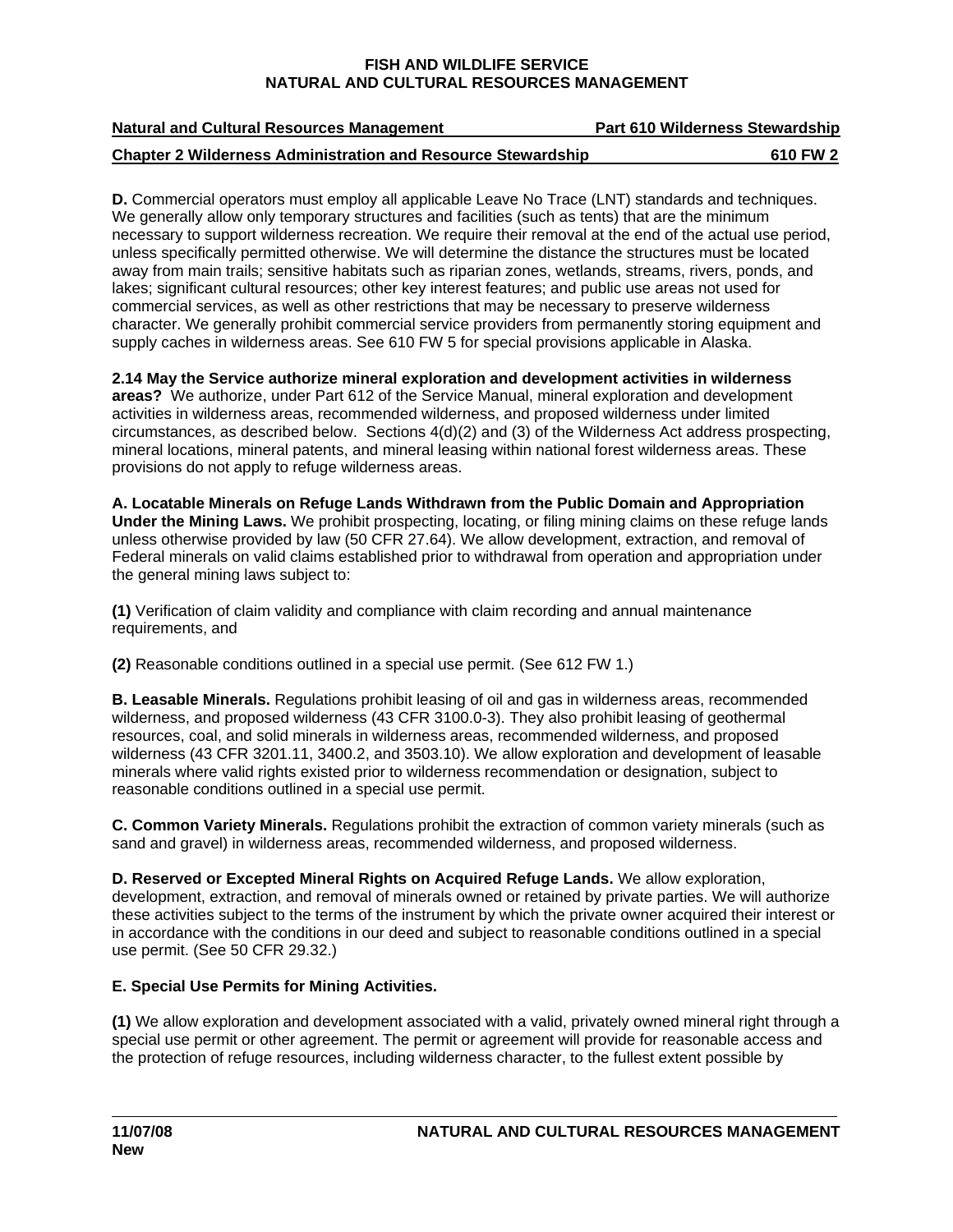| <b>Natural and Cultural Resources Management</b>                    | <b>Part 610 Wilderness Stewardship</b> |
|---------------------------------------------------------------------|----------------------------------------|
| <b>Chapter 2 Wilderness Administration and Resource Stewardship</b> | 610 FW 2                               |

minimizing disturbance or damage caused by mining activities. Use and physical occupancy must be kept to the minimum necessary for conducting efficient mineral operations.

**(2)** We require compliance with all applicable Federal, State, and local laws and regulations, including obtaining necessary bonds, permits, and other approvals prior to conducting mineral operations on the refuge. Operators must remove all structures, equipment, and other facilities and initiate reclamation when mining operations are complete. Operators must restore the surface as near as practicable to the condition, appearance, and contour of the surface before mining operations began.

**2.15 Will the Service propose names for geographic features in wilderness?** Some view attaching official, permanent names to mountains and other natural features in wilderness as a form of trammeling. We support the general policy of the U.S. Board of Geographic Names to not name geographic features within wilderness. We may name new wilderness areas within the Refuge System, but we will neither propose nor support naming them after any person. (See 040 FW 2 for additional guidance on naming and renaming units.)

#### **2.16 How does the Service conserve wildlife and habitat in wilderness?**

**A.** We conserve fish, wildlife, and plant resources and their habitats (including water resources) in wilderness in a manner consistent with the Administration Act and refuge purpose(s), including Wilderness Act purposes. Fish, wildlife, plants and their habitat are essential and inseparable components of wilderness. On wilderness areas within the Refuge System, we conserve fish, wildlife, and plants by preserving the wilderness environment. Both the Service and State fish and wildlife agencies have authorities and responsibilities for management of fish and wildlife on refuges as described in 43 CFR part 24. We work cooperatively with State fish and wildlife agencies to conserve fish, wildlife, and plant resources and their habitats (including water resources).

**B.** Major ecosystem processes including wildfire, drought, flooding, windstorms, pest and disease outbreaks, and predator/prey fluctuations may be natural ecological and evolutionary processes.

**(1)** We will not interfere with these processes or the wilderness ecosystem's response to such natural events unless necessary to accomplish refuge purposes, including Wilderness Act purposes, or in cases where these processes become unnatural. Examples of unnatural conditions are:

**(a)** Excess fuel loads from past fire suppression activities,

- **(b)** Disrupted predator/prey relationships,
- **(c)** Elimination of native grazers, and
- **(d)** The spread of alien species.

 character. **(2)** In such cases, we encourage the restoration and maintenance of biological integrity and wilderness

**(3)** All decisions and actions to modify ecosystems, species population levels, or natural processes must be:

**(a)** Required to respond to a human emergency, or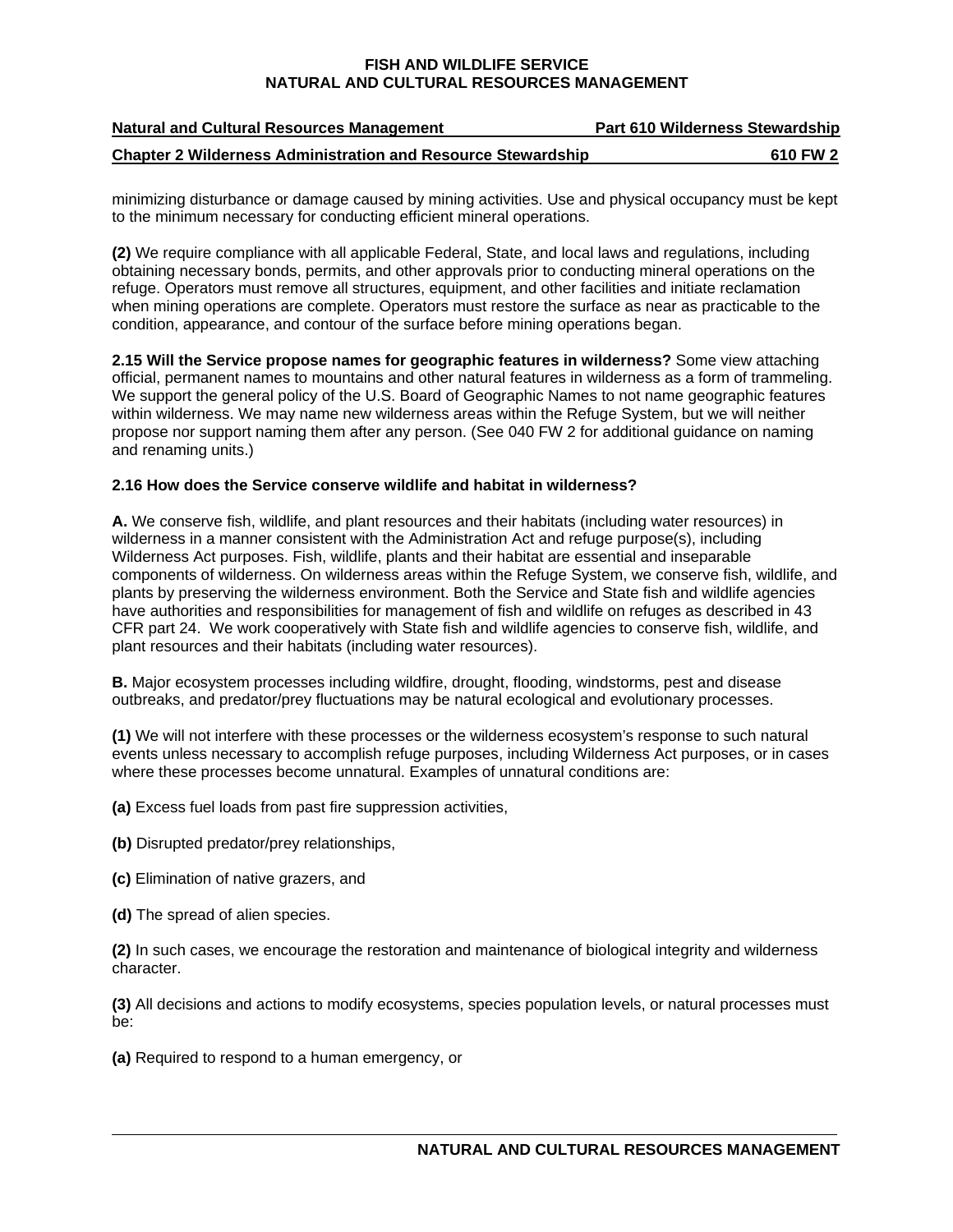| <b>Natural and Cultural Resources Management</b>                    | <b>Part 610 Wilderness Stewardship</b> |
|---------------------------------------------------------------------|----------------------------------------|
| <b>Chapter 2 Wilderness Administration and Resource Stewardship</b> | 610 FW 2                               |

**(b)** The minimum requirement for administering the area as wilderness and necessary to accomplish the purposes of the refuge, including Wilderness Act purposes. In addition, such decisions and actions must:

**(i)** Maintain or restore the biological integrity, diversity, or environmental health of the wilderness area; or

**(ii)** Be necessary for the recovery of threatened or endangered species.

**C.** Hunting and fishing, when compatible, are among the priority general public uses of the Refuge System. We design our wildlife population management strategies to support accomplishing refuge purposes, including Wilderness Act purposes. (See section 2.30 and Refuge System recreation policies in 605 FW 1-7 for further guidance.)

**2.17 May the Service introduce, transplant, or stock fish, wildlife, and plants in wilderness?** We will not introduce, transplant, or stock any species into a wilderness area where it is not native (see 601 FW 3). We will not introduce fish into wilderness waters that do not naturally support fish populations. We may continue to manage species traditionally stocked before wilderness designation only if they meet the criteria established in section 2.16. We will determine suitable stocking levels and native species for a given wilderness area in consultation with State fish and wildlife agencies. We will use local genetic strains whenever possible and will not use genetically modified organisms. We will give preference to threatened or endangered species and native species exterminated by humans. We will not use fertilizers or supplemental food to artificially enhance fisheries or other wildlife resources. See 610 FW 5 for some of the additional provisions applicable in Alaska.

**2.18 May the Service use livestock grazing as a refuge management economic activity?** If we determine that the loss of native grazing species has adversely impacted the biological integrity, diversity, environmental health, and wilderness character of an area, we may allow livestock grazing in wilderness (subject to the criteria in section 2.16) as a refuge management economic activity, but not as a commercial enterprise. The grazing must maintain or restore essential ecosystem functions and mimic natural processes to the greatest extent possible.

# **2.19 May the Service control invasive species, pests, and diseases in wilderness?**<br>**A.** We may control invasive species, pests, or diseases when:

**(1)** We have demonstrated that they have degraded or there is a high probability they will degrade the biological integrity, diversity, environmental health, or wilderness character of a wilderness area;

**(2)** They pose a significant threat to the health of humans, and the U.S. Public Health Service (which includes the Centers for Disease Control) has advised us to control them; or

**(3)** We have demonstrated that they pose a significant threat to the health of fish, wildlife, plants, or their habitats.

**B.** We will follow an integrated pest management (IPM) approach to prevent, control, or eradicate invasive species, pests, and diseases subject to the criteria in section 2.16 (also see the biological integrity policy at 601 FW 3.16). We will determine appropriate IPM procedures through an MRA and document them in the refuge's WSP. If the approved IPM plan determines that chemical or biological treatments are necessary, we will only use agents that have the least impact on nontarget species and on the wilderness environment in compliance with current Service policy. We may make an exception to introducing species (see section 2.17) for Service-approved, nonnative biological control agents.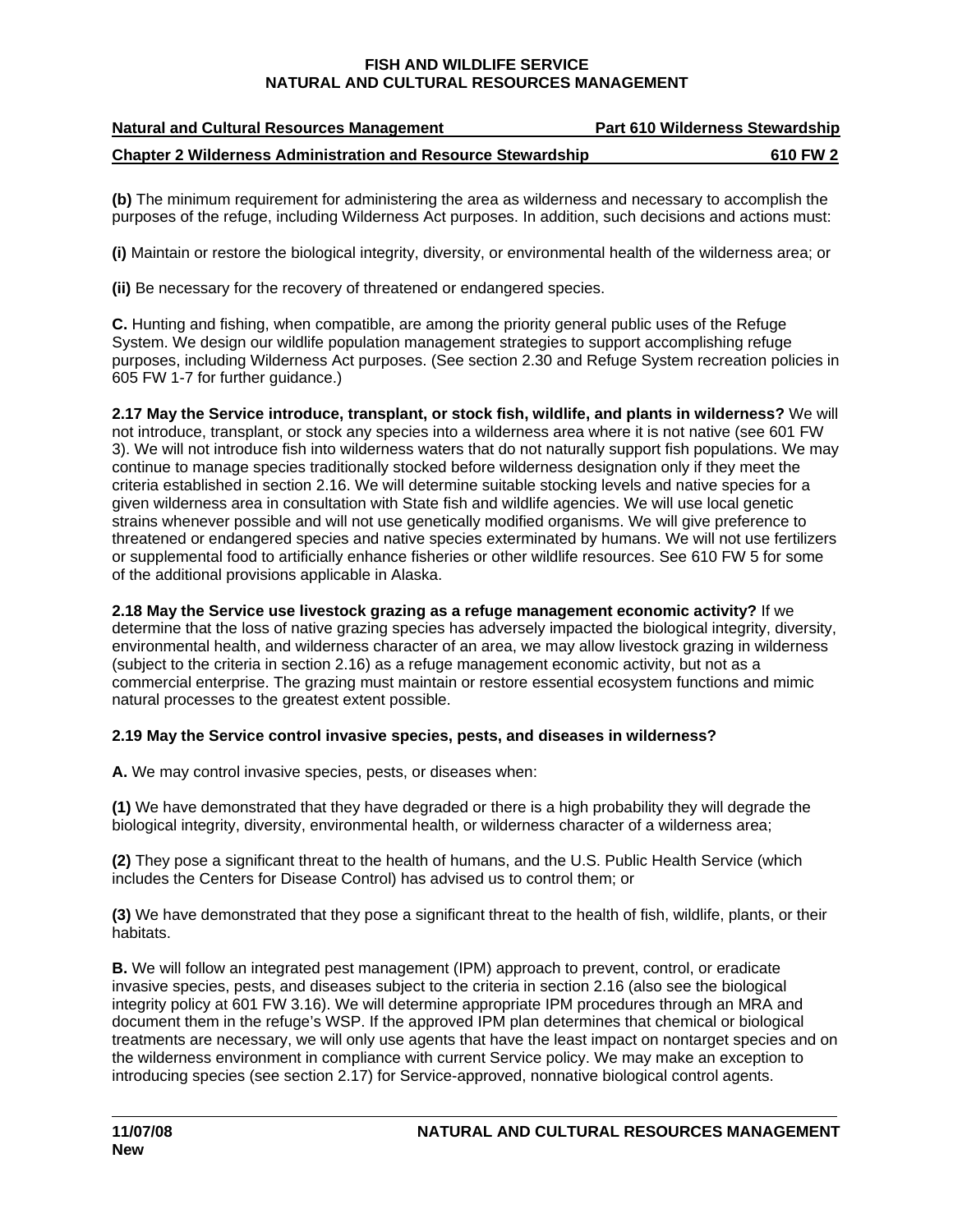| <b>Natural and Cultural Resources Management</b>                    | <b>Part 610 Wilderness Stewardship</b> |
|---------------------------------------------------------------------|----------------------------------------|
| <b>Chapter 2 Wilderness Administration and Resource Stewardship</b> | 610 FW 2                               |

**2.20 May the Service control predation in wilderness?** Predation is an essential and integral process in the wilderness ecosystem. We will initiate actions intended to alter natural predator/prey relationships only when compelling evidence exists that the proposed action will correct or alleviate identified impacts on native fish, wildlife, plants, or their habitats and would be in compliance with section 2.16. We will direct control at the individual animal(s) causing the problem using the method least likely to adversely impact nontarget species and wilderness visitors. We will not manage predation solely to protect livestock, wilderness visitors, or other users.

**2.21 What is the Service's general policy for managing wilderness fires?** Three types of wildland fire may occur in our wilderness areas: wildfire, wildland fire use, and prescribed fire. We manage all wildland fires to achieve wilderness objectives in accordance with an approved fire management plan (FMP) that is developed or reviewed and revised in concert with the WSP. In the WSP, we must identify and address wilderness character and the values to be protected, desired fire regime, condition class, ecological conditions, and specific fire management considerations.

**A.** Firefighter and public safety is always the first priority on all wilderness fire operations.

**B.** We will conduct fire management planning, preparedness, wildland fire operations, monitoring, and research on an interagency basis with the involvement of all partners.

**C.** See 621 FW 1-3 for specific guidance on fire management policy, fire management plans, and prescribed burning. See 095 FW 3 for Service policy on wildland fire suppression. The *Fire Management Handbook* contains detailed guidance on FMP development.

**2.22 May the Service manage wildland fire in wilderness?** Wildland fires and their effects are inherent parts of the ecological processes of wilderness. The principal wildland fire use objective in wilderness is to allow fire to play its natural role in the ecosystem. We will not interfere with the wilderness ecosystem's recovery response to these effects. A wildland fire implementation plan is developed for each wildland fire used to achieve wilderness objectives. If we decide to suppress a wildland fire, we select the appropriate management response that preserves wilderness character and values as well as accomplishes suppression objectives. We will identify the appropriate minimum impact suppression tactics in the FMP and develop them in conjunction with the fire management officer.

# 2.23 May the Service use prescribed fire in wilderness?

**A.** We may use prescribed fire within a wilderness area only where fire is a natural part of the ecosystem, and only if prescribed fire is the minimum requirement for administering the area as wilderness and is necessary to accomplish the purposes of the refuge, including Wilderness Act purposes. In addition, such decisions and actions must:

**(1)** Maintain or restore the biological integrity, diversity, or environmental health of the wilderness area; or

**(2)** Be necessary for the recovery of threatened or endangered species.

**B.** We must include prescribed fire use within wilderness in an approved FMP and develop a fire plan for any prescribed fire. The FMP must be incorporated through reference in the unit's WSP. We should plan prescribed fire to avoid or minimize adverse effects on:

**(1)** Safety of visitors and staff;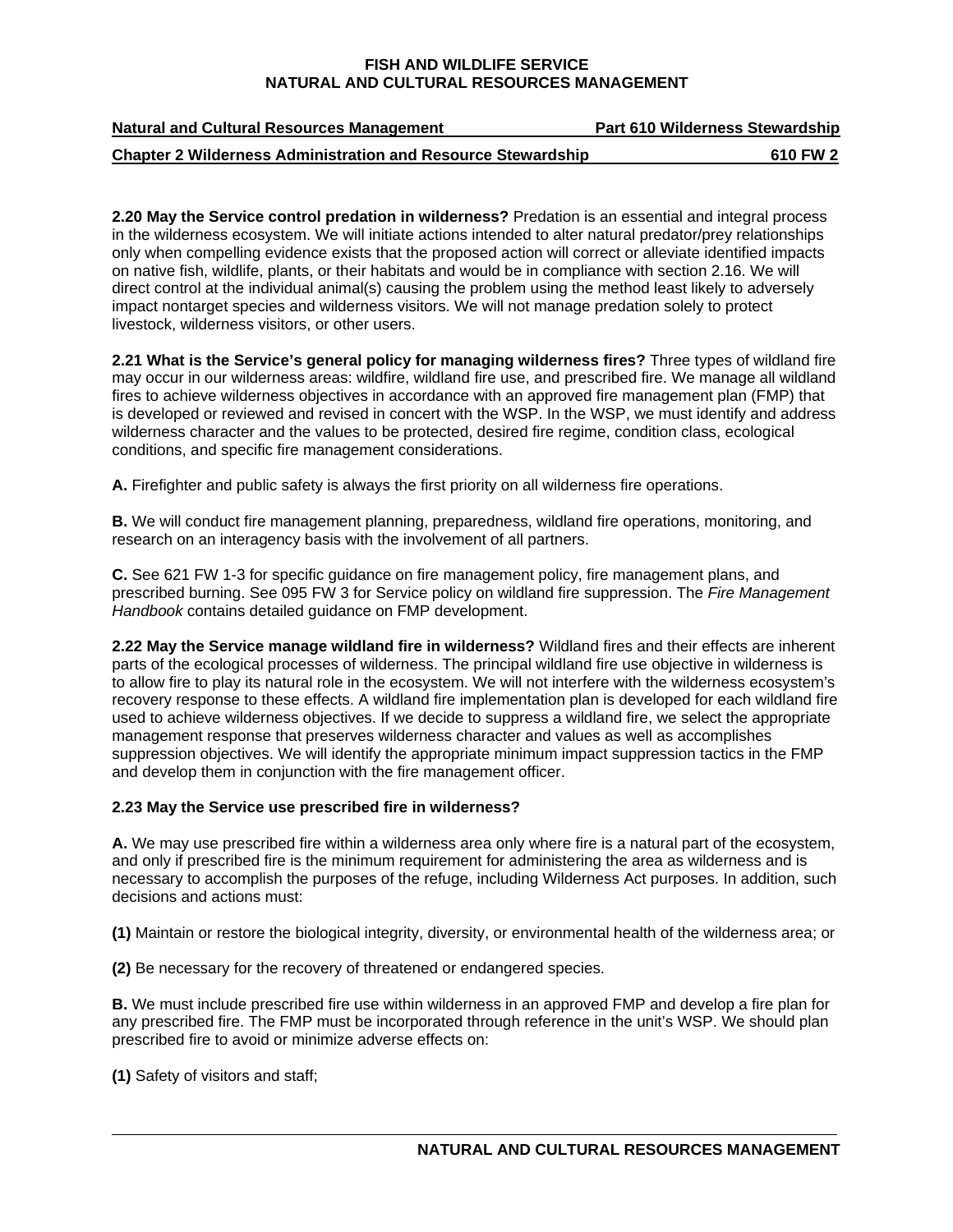| <b>Natural and Cultural Resources Management</b>                    | <b>Part 610 Wilderness Stewardship</b> |
|---------------------------------------------------------------------|----------------------------------------|
| <b>Chapter 2 Wilderness Administration and Resource Stewardship</b> | 610 FW 2                               |

- **(2)** Biological integrity and diversity;
- **(3)** Health of humans, fish, wildlife, plants, and their habitats;
- **(4)** Visibility; and
- **(5)** Other air-quality-related values.

**2.24 How does the Service accomplish emergency stabilization and rehabilitation in wilderness following a wildfire?** Consistent with applicable guidelines, we may prepare a Burned Area Emergency Response (emergency stabilization) or Rehabilitation Plan (see 620 DM 3).

**2.25 How does the Service protect air resources in wilderness?** Maintaining the wilderness character and values of an area requires proper stewardship of air resources.

**A. Clean Air Act (CAA).** Congress passed the CAA to protect both human health and the environment and to provide protection of air quality in wilderness areas by means of national standards for air quality and the prevention of significant deterioration (PSD) program (also see the air quality protection policy, 563 FW 2).

 be allowed in Class I areas. **(1) Class I Air Quality Areas.** The PSD program designated all wilderness areas over 5,000 acres (2,000 hectares) in existence on August 7, 1977, as mandatory Class I air quality areas. This includes 21 of our wilderness areas. The CAA gives Class I areas the highest level of protection from air pollutants. The PSD program established limits for the additional amounts of air pollution (PSD increments) that can

**(2) Class II Air Quality Areas.** We classify all other Service areas as Class II, including wilderness areas less than 5,000 acres in size and wilderness areas coming into the National Wilderness Preservation System (NWPS) after August 7, 1977. Class II classification allows moderate deterioration of air quality associated with well-managed growth.

**(3) Air-Quality-Related Values (AQRVs).** The CAA charges the Federal land manager and the Service with an "affirmative responsibility" to protect the AQRVs of Class I lands. In the Department of Interior, the Federal land manager is the Assistant Secretary of the Interior for Fish and Wildlife and Parks. AQRVs, including visibility, wildlife, vegetation, soil, water, and geological and cultural resources, may be adversely affected by air pollution. While the CAA provides legal tools to help protect wilderness from the impacts of air pollution, our air quality stewardship goals come from the Wilderness Act. As such, we will identify the AQRVs of each wilderness area and evaluate their sensitivity to air pollution in the unit's WSP. We may allow air quality and AQRV monitoring, including the placement of samplers, within wilderness areas subject to the conditions outlined for research (see section 2.27) and inventory and monitoring (see section 2.28).

**B. Visibility.** The CAA grants special protection to visibility in Class I areas. The CAA establishes a national goal of remedying any existing and preventing any future, human-caused visibility impairment in mandatory Class I areas. The Environmental Protection Agency (EPA) established regional haze regulations as part of their strategy to meet this goal, requiring the States to make "reasonable progress" towards natural visibility conditions. We work with the EPA and the States to identify natural visibility conditions and set reasonable goals for improving visibility in Class I areas.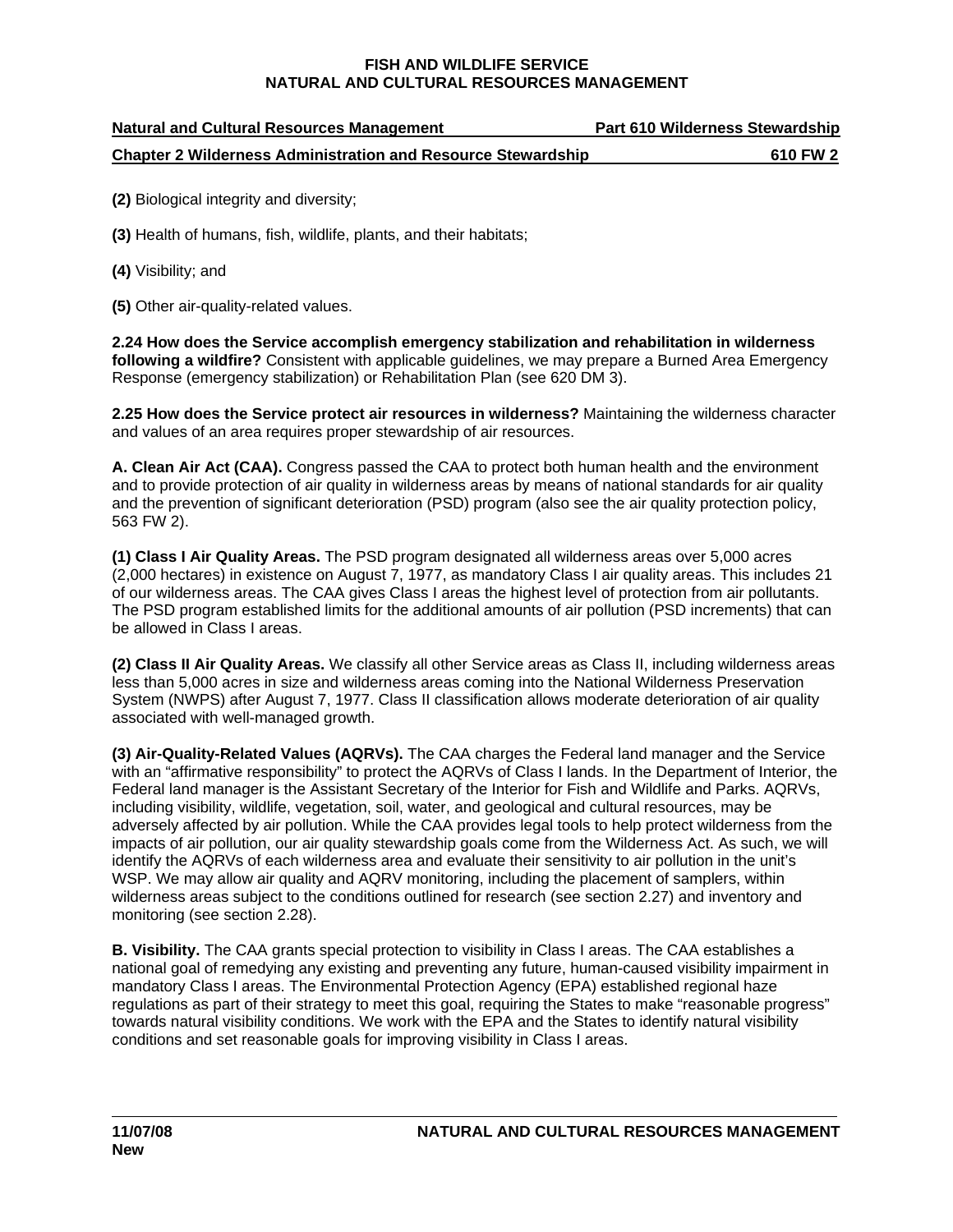| <b>Natural and Cultural Resources Management</b>                    | Part 610 Wilderness Stewardship |
|---------------------------------------------------------------------|---------------------------------|
| <b>Chapter 2 Wilderness Administration and Resource Stewardship</b> | 610 FW 2                        |

**C. External Pollution Sources.** Even small amounts of air pollution from external sources such as power plants, industries, and automobiles can cause significant changes to sensitive AQRVs. To ensure the protection of AQRVs from these external sources, we:

**(1)** Conduct monitoring as appropriate to determine the existing condition of AQRVs and evaluate their sensitivity to increases in air pollution. We use this information to participate in State and local planning and permitting processes, including the review of air pollution permit applications for major new sources or modifications of existing sources of air pollution.

 wilderness and, if so, make recommendations to minimize or eliminate any adverse impacts. **(2)** Review the National Environmental Policy Act (NEPA) documents for projects with the potential to affect wilderness areas. In consultation with the EPA, other Federal, State, or local agencies, we will determine whether air pollutant emissions from a proposed action will adversely affect AQRVs in

**(3)** Monitor the existing condition of those most sensitive AQRVs to determine if existing air pollution sources are causing or contributing to adverse impacts. Where appropriate, we will work with air regulatory agencies to reduce existing air pollution emissions.

**D. Internal Pollution Sources.** Emissions also can come from sources within wilderness areas, notably fire. We may use fire as a tool to restore or maintain the biological integrity, diversity, and environmental health of wilderness ecosystems. However, we must balance the use of fire and its resultant smoke with our responsibility to comply with Federal, State, and local air quality plans and regulations and to protect public health, safety, and visibility both inside and outside wilderness (see section 2.23 and the fire management policy at 621 FW 1-3 for additional guidance).

**2.26 How does the Service protect natural night skies and natural soundscapes in wilderness?**  Natural night skies and natural soundscapes are aspects of wilderness character that we preserve. We do this by:

**A.** Evaluating potential light and noise effects of refuge management activities and commercial services in an MRA. (See section 2.12 and 610 FW 1.18.)

**B.** Cooperating with neighbors and local government agencies to minimize the intrusion of artificial light and unnatural sounds in wilderness areas.

**C.** Monitoring activities causing excessive or unnecessary artificial light or unnatural sounds in and adjacent to wilderness areas, including low-level aircraft overflights.

**D.** Taking action to prevent or minimize artificial light and unnatural sounds that adversely affect wilderness resources or values or visitors' enjoyment of them.

#### 2.27 How does the Service conduct research in wilderness?

**A.** The scientific value of wilderness derives from the relatively undisturbed condition of the biophysical environment and its ecological and evolutionary processes. Because such undisturbed natural areas are increasingly rare, wilderness areas provide unique opportunities for scientific investigation. Everyone associated with research in wilderness must know and understand the purposes, values, and protective provisions of wilderness.

**B.** We will not allow or engage in research that has significant or long-term adverse impacts on wilderness character or refuge purposes.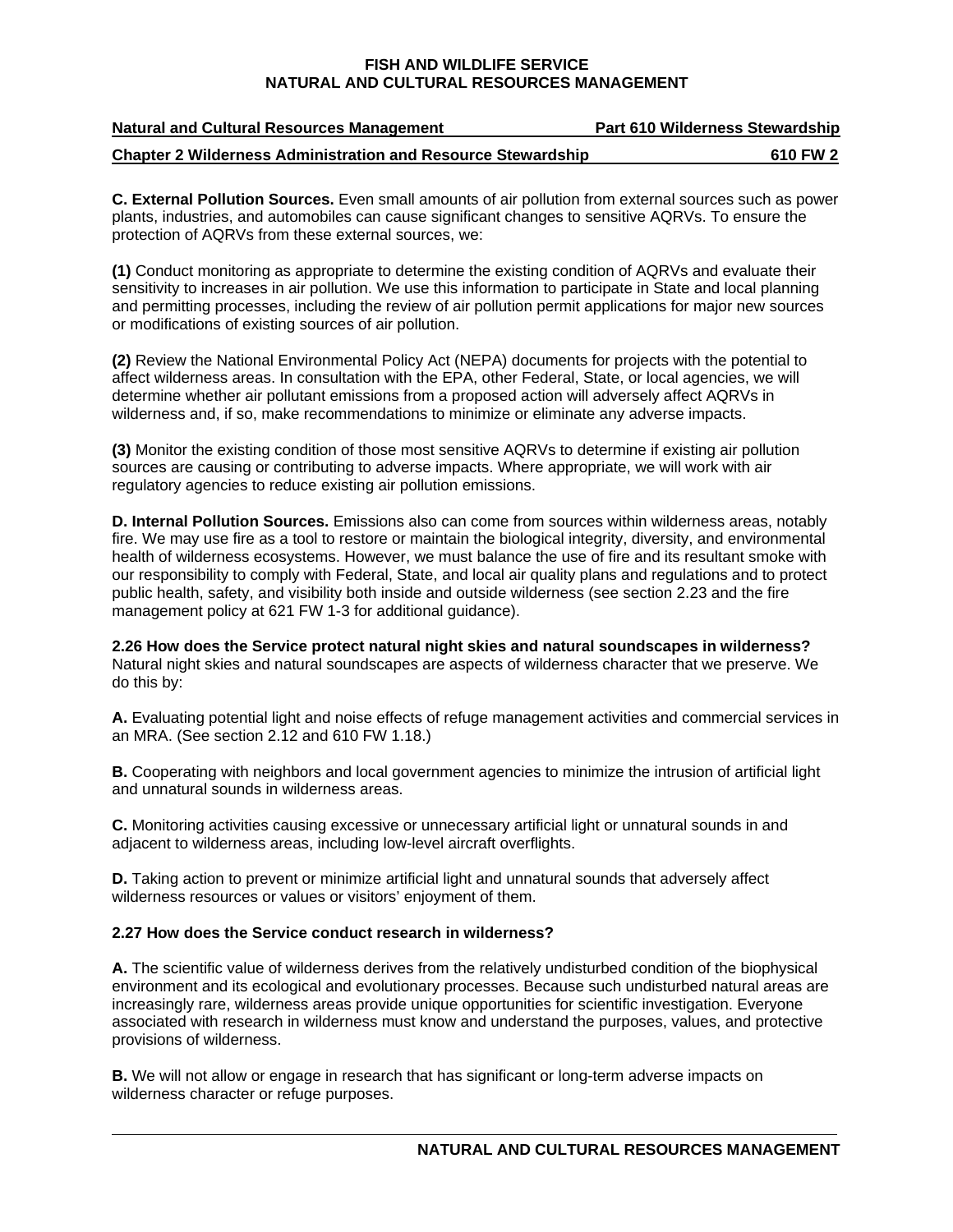| <b>Natural and Cultural Resources Management</b>                    | <b>Part 610 Wilderness Stewardship</b> |
|---------------------------------------------------------------------|----------------------------------------|
| <b>Chapter 2 Wilderness Administration and Resource Stewardship</b> | 610 FW 2                               |

**C.** We permit research in wilderness only if it furthers the administrative or educational objectives or scientific knowledge of the area. There must be a reasonable assurance that the benefits to be derived from the research outweigh any impacts on wilderness character. We require researchers to restore disturbed areas to their previous condition to the greatest extent practical. Existing and potential research activities should be described and evaluated in the refuge's WSP or CCP.

**(1) Research as a Refuge Management Activity.** We administer Refuge System and Refuge Systemsponsored research as refuge management activities. We will evaluate research proposals through an MRA (see 610 FW 1.18).

**(2) Research as a Refuge Use.** We may authorize private research in a wilderness area, with a special use permit (SUP) if it is appropriate and compatible with refuge purposes, including Wilderness Act purposes, and does not involve generally prohibited uses (see section 2.7 and 610 FW 1.16 for additional information).

**2.28 How does the Service conduct inventory and monitoring activities in wilderness?** Long-term wilderness stewardship requires that we inventory and monitor wilderness character. Conditions prevailing within a wilderness area at the time of designation serve as a benchmark for the area's wilderness character.

**A.** We will not allow degradation of these conditions.

**B.** We should conduct baseline inventories for key wilderness resources and identify the nature, magnitude, and source of any threats that originate both within and outside the wilderness area. Baseline data also provide a frame of reference for the limits, thresholds, and indicators identified in the WSP that may trigger refuge management activities, including limiting public use.

**C.** Inventories also give us the information necessary to evaluate the effects of refuge management activities, refuge uses, and external threats on wilderness character. We will evaluate proposed inventory and monitoring protocols and activities in an MRA and document inventory and monitoring activities in the refuge's WSP.

**2.29 How does the Service protect cultural resources in wilderness?** Cultural resources, such as archaeological sites, historic trails and structures, and sacred sites, may be unique and nonrenewable components of wilderness. We follow Service policy and standards for identifying, evaluating, protecting, and managing cultural resources (see the cultural resources management policy at 614 FW 1-5).

**A. Burial and Sacred Sites.** We may maintain burial sites or cemeteries located within a wilderness area, but we prohibit new interments unless authorized by Federal statute, existing reservations, or retained rights.

**(1)** We will identify and protect Native American sacred sites and religious areas.

**(2)** We allow Native American practitioners access to these sites within wilderness areas for religious and traditional ceremonial purposes subject to the prohibitions in 610 FW 1.16, the Service's sacred sites protection policy, and the compatibility policy (see 603 FW 2).

**(3)** We will notify and consult with appropriate tribal leaders on any decisions that may affect sacred sites and the practice of Native American religion as early as possible in the CCP and WSP processes. The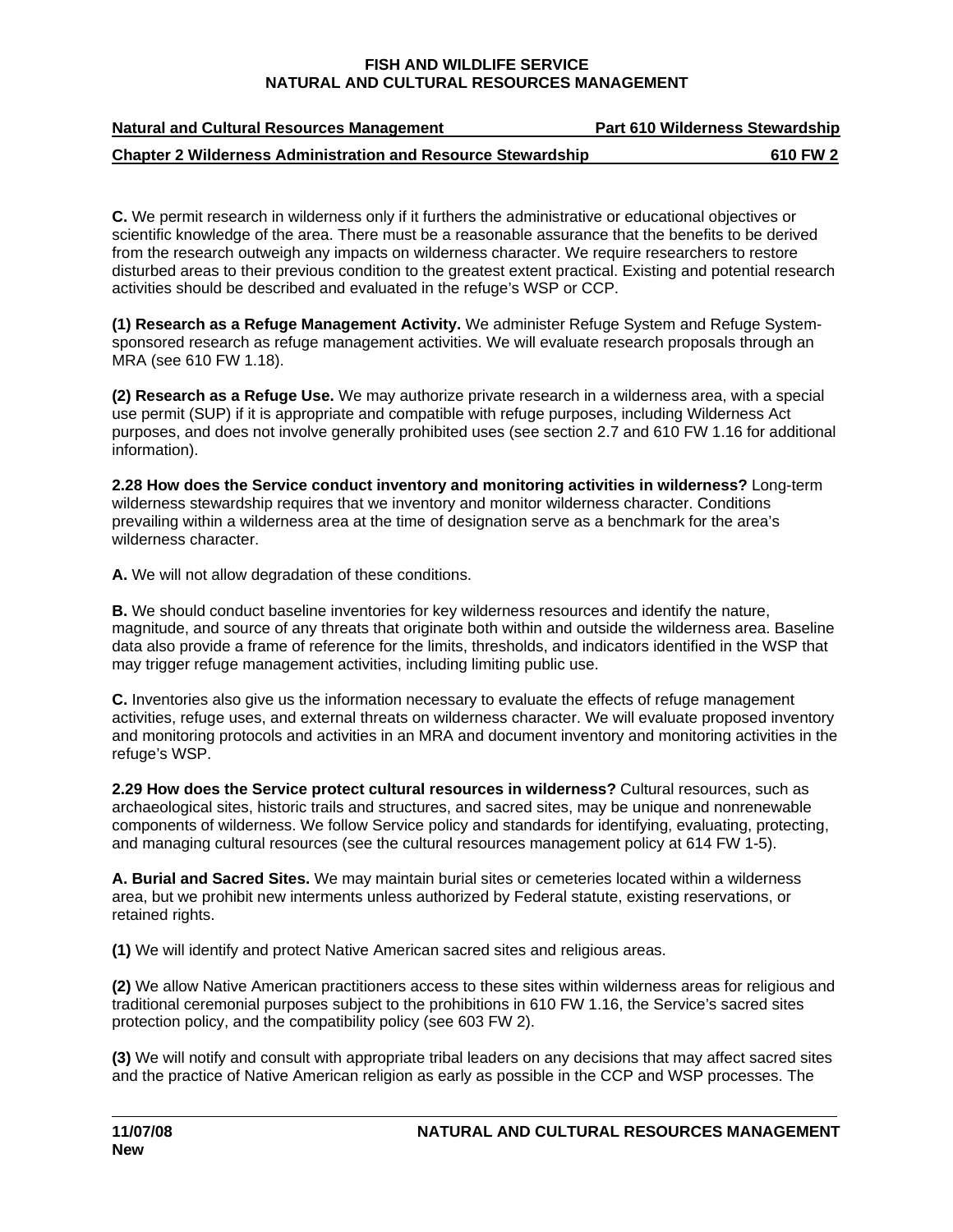| <b>Natural and Cultural Resources Management</b>                    | <b>Part 610 Wilderness Stewardship</b> |
|---------------------------------------------------------------------|----------------------------------------|
| <b>Chapter 2 Wilderness Administration and Resource Stewardship</b> | 610 FW 2                               |

American Indian Religious Freedom Act of 1978 (42 U.S.C. 1996 and 1996a), Executive Order 13007 (Protection of Sacred Sites), and Service policy require this consultation. We must coordinate consultation through the Regional Historic Preservation Officer (RHPO) and Regional Native American liaison.

**B. Archeological Research**. We administer archaeological research within wilderness areas according to the conditions outlined for research in section 2.27. We encourage archeological research employing noninvasive and nondestructive survey and inventory methods. The refuge manager and the RHPO will review proposals for archeological research. The Regional Director approves or denies archaeological research permits based on the recommendation of the refuge manager and Regional archeologist. We will approve archeological research requiring digging, trenching, or other forms of excavation in wilderness when required to protect a threatened resource. We may also approve other research involving excavation when it can be demonstrated that significant archaeological information may be obtained that cannot reasonably be expected to be obtained from nonwilderness lands.

**C. Historic Buildings and Structures.** We comply with cultural resource administration requirements and policies when maintaining, using, or removing historic buildings and structures. We will use an MRA to make our decisions. We must consult with the RHPO and adhere to the requirements covered by sections 106 and 110 of the National Historic Preservation Act, and the regulations in 36 CFR part 800, for any work affecting historic buildings and structures. The RHPO determines if such properties are listed in or eligible for the National Register of Historic Places and consults with the appropriate State Historic Preservation Officer and the Advisory Council on Historic Places. For buildings and structures that are eligible for or listed in the National Register that we have decided to use or maintain through an MRA, we will follow the Secretary of the Interior's Standards for the Treatment of Historic Properties using the minimum tools necessary. See section 2.5 for additional information about structures and installations in wilderness.

**2.30 What are the Service's general public use guidelines for wilderness?** We provide opportunities for appropriate and compatible use and enjoyment of wilderness areas in a manner that will preserve their wilderness character and that will "leave them unimpaired for future use and enjoyment as wilderness" (Wilderness Act, section 2 (a)). Refuges are generally closed to public access and use unless opened, following an appropriateness finding and a compatibility determination, through the applicable process (e.g., compatibility determination, NEPA and planning process, special use permit, regulation, etc.) (see 50 CFR 25.21). If we open a refuge, we may impose conditions or restrictions on any activity to ensure that it is appropriate and compatible and, for wilderness areas, preserves wilderness character and values. We emphasize providing "opportunities for solitude or a primitive and unconfined type of recreation" (Wilderness Act, section 2(c)). See 610 FW 5 for some of the specific provisions applicable in Alaska.

**A.** We prioritize public uses in wilderness areas of refuges as follows:

**(1) Compatible wildlife-dependent recreational uses of the Refuge System (hunting, fishing, wildlife observation and photography, and environmental education and interpretation).** In refuge wilderness, we facilitate these uses that do not generally involve prohibited uses unless specifically allowed by the provisions of the wilderness-establishing legislation or when they are an existing private right. See Refuge System recreation policies at 605 FW 1-7 for further guidance. We will work closely with the State fish and wildlife agencies to ensure close coordination when managing hunting and fishing activities.

**(2) Other appropriate and compatible recreation uses that are enhanced by a wilderness setting.**  Hiking, canoeing, and cross-country skiing, for example, allow visitors to experience and observe wildlife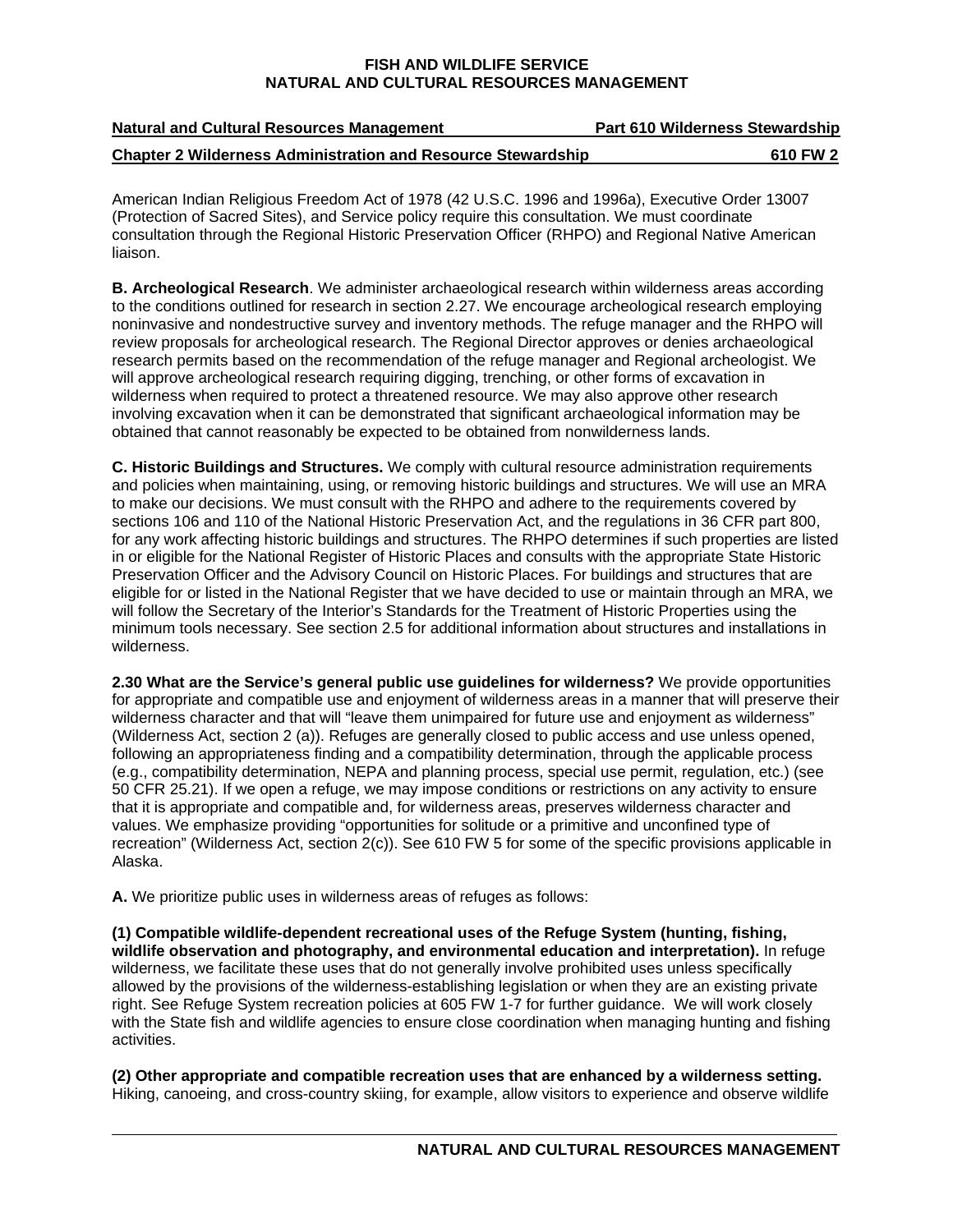| <b>Natural and Cultural Resources Management</b>                    | <b>Part 610 Wilderness Stewardship</b> |
|---------------------------------------------------------------------|----------------------------------------|
| <b>Chapter 2 Wilderness Administration and Resource Stewardship</b> | 610 FW 2                               |

and its habitat in a wilderness context. They provide opportunities to experience the physical, psychological, symbolic, and spiritual values of wilderness under conditions that include risk and challenge, self-reliance, and a spirit of exploration, discovery, and adventure.

**B.** Where use conflicts occur or when we must limit the number of visitors, we will give preference to compatible wildlife-dependent recreational uses in accordance with the Administration Act that best preserve the wilderness and are enhanced by a wilderness setting. In cases where it is necessary to limit use, we will seek to provide a fair balance between commercial services and private uses of wilderness, recognizing that in extreme cases, accommodating both types of uses may not always be possible.

# 2.31 What types of public uses does the Service prohibit in wilderness?

**A.** Unless specifically allowed by the provisions of the wilderness-establishing legislation or they are an existing private right, we generally prohibit public uses that:

**(1)** Involve using motor vehicles, motorboats, mechanical transport, or motorized equipment;

**(2)** Involve landing aircraft;

**(3)** Involve building structures and installations in wilderness;

**(4)** Are considered extreme or thrill sports; or

**(5)** Involve competitive events or contests

**B**. Uses in Alaska refuge wilderness areas are identified in 610 FW 5.

# 2.32 May the Service allow use and grazing of recreational pack and saddle stock in wilderness?

**A.** We may allow recreational use of pack and saddle stock in wilderness if appropriate and compatible. We may authorize grazing of commercial recreational livestock used by packers and outfitters under special use permits (see section 2.13).

**B.** We may require a permit for noncommercial recreational pack and saddle stock when necessary for the administration or protection of the wilderness.

**C.** When adequate forage is not available, we will ensure the protection of wilderness by requiring all recreational livestock users, including commercial outfitters, to pack in certified "weed free and weed-seed free" feed.

**D.** When we prepare and adopt the refuge's WSP, we will evaluate the need for permits, regulations, or restrictions relating to commercial recreational saddle and pack stock, such as hobbling rather than tethering horses, restrictive zoning, horse party size limits, and use of supplemental feed.

**2.33 How does the Service address visitor safety in wilderness?** Wilderness visitors have an increased responsibility for their own safety. We will not modify wilderness areas to eliminate risks normally associated with wilderness. We provide visitors with general information about the unpredictable nature of risks inherent in wilderness, including potential dangers related to isolation, terrain, water, wildlife, and weather. We use caution in providing site-specific information to avoid the implication that we have identified all potential hazards. Information on risks and recommended precautions should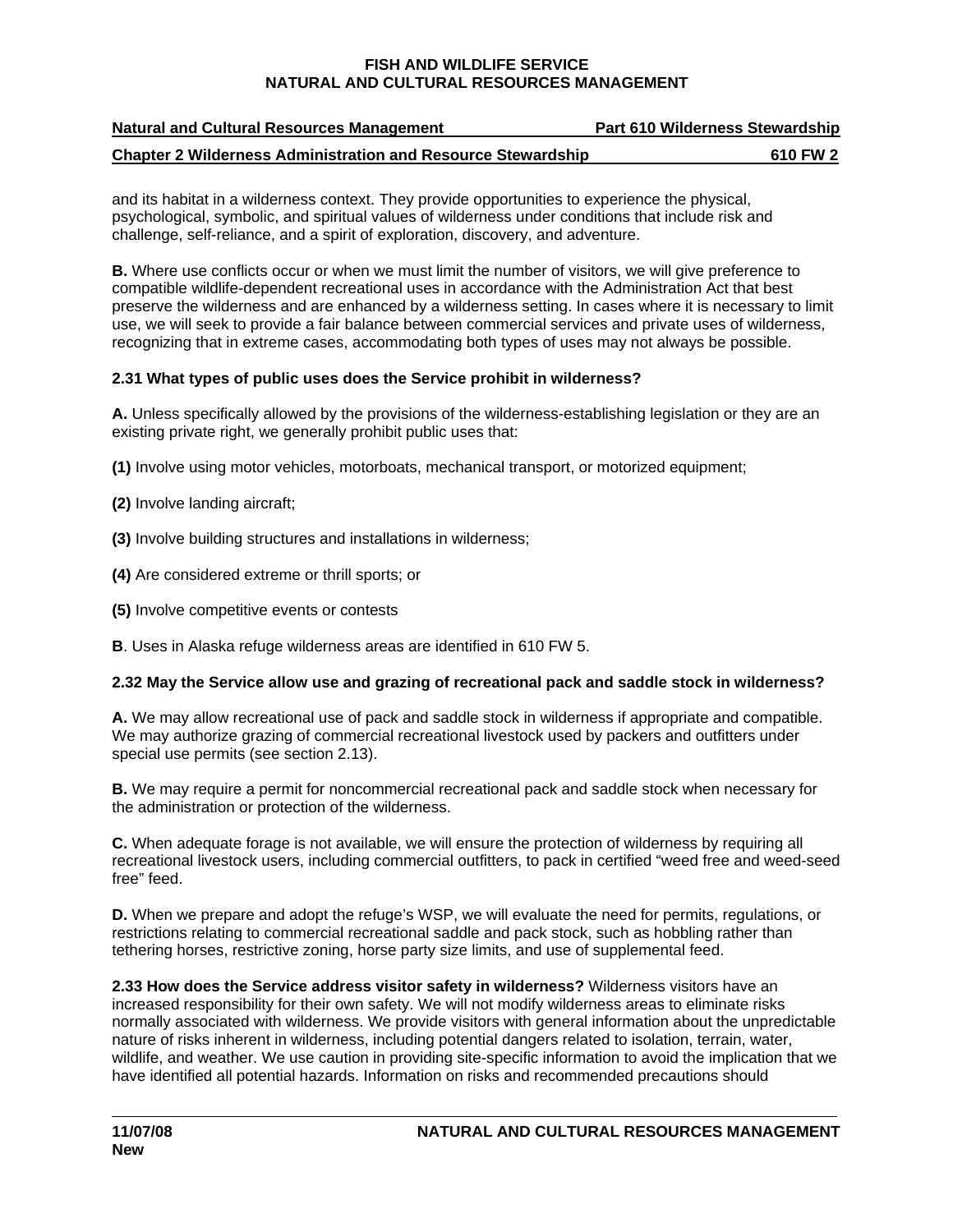| <b>Natural and Cultural Resources Management</b>                    | <b>Part 610 Wilderness Stewardship</b> |
|---------------------------------------------------------------------|----------------------------------------|
| <b>Chapter 2 Wilderness Administration and Resource Stewardship</b> | 610 FW 2                               |

emphasize that safety is the visitor's responsibility and that the freedom, independence, and self-reliance of the wilderness experience requires proper mental, physical, and material preparation. We must be prepared to respond appropriately to emergencies related to public safety, including conducting or assisting State or local agencies with search and rescue functions. We must not convey the impression, however, that assistance is readily available in all situations.

**2.34 How does the Service enhance solitude or opportunities for primitive and unconfined recreation in wilderness?** We minimize the presence of modern artifacts of civilization, such as signs, bridges, structures, and technology; large groups; unnecessary managerial presence; and conflicting uses that tend to interfere with one's free and independent response to nature. We employ nonintrusive survey methods to evaluate visitor satisfaction related to solitude and primitive and unconfined recreation, and we correct deficiencies.

# **2.35 How can the Service best preserve a quality wilderness experience as well as the wilderness**

**itself?** We should try to maximize the visitor's autonomy and isolation from the influences of the mechanized and settled outside world. Management actions, facilities, and onsite presence must be as unobtrusive and subtle as possible, consistent with the overriding criteria of maintaining wilderness character and values and follow Leave No Trace (LNT) principles and practices. (See section 2.37.) We must set a high standard and provide an example for the public to follow. We generally prefer informing and educating the public to persuade them to adopt wilderness-preserving behavior over direct regulation. We may institute permit systems, limit group sizes, and establish other rules to ensure protection of both the wilderness experience and wilderness character. See 610 FW 5 for additional provisions applicable in Alaska.

# **2.36 How does the Service inform and educate the public about wilderness?**

 interpretive programs. **A.** Refuge managers should develop an information and education program designed to increase awareness and appreciation of the full spectrum of wilderness values, without stimulating unacceptable demand for use. The program should focus on providing information that enhances the experience, describes the limitations of wilderness to accommodate use, and encourages visitors to practice LNT techniques (see section 2.37). Our goal is to cultivate a personal ethic based on a willingness to exercise self-restraint in the interest of the wilderness itself, other users, and future generations. The most effective tools for protecting wilderness can be the development and use of thoughtful information materials and

**B.** We should limit interpretation of wilderness to locations outside a wilderness area, except as necessary to address visitor health and safety, to administer wildlife-dependent recreation, or to protect wilderness character. However, we may conduct educational programs, such as LNT training or interpretative walks, inside a wilderness area when deemed suitable to help foster a better understanding and appreciation of wilderness. Such programs should remain sensitive to the wilderness resource, wilderness character, and the experience of other users. Where appropriate, we should also produce materials for the nonvisiting public who may want to learn about wilderness and who find value in just knowing that it is there.

**C.** As we develop information and educational materials, we should use the "Primary Interpretive Themes for Wilderness Education" as a guide (see Exhibit 1 and 605 FW 6-7).

**2.37 What is the Leave No Trace (LNT) program?** The LNT program promotes and inspires responsible outdoor recreation through education, research, and partnerships. LNT, Inc., a nonprofit organization, manages the program. All four Federal wilderness management agencies have adopted the LNT program as the standard for minimum impact practices. We apply LNT principles and practices to all stewardship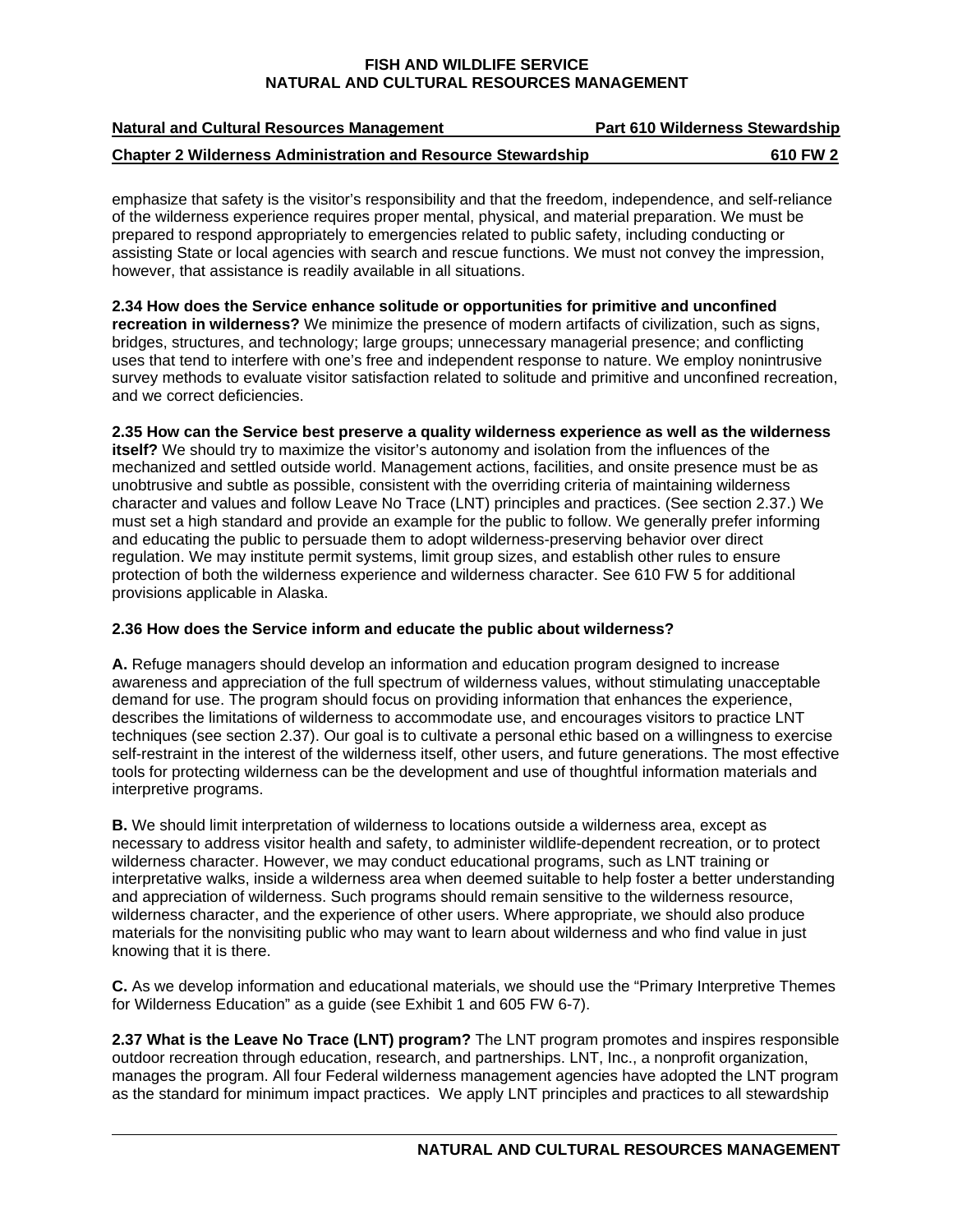| <b>Natural and Cultural Resources Management</b>                    | <b>Part 610 Wilderness Stewardship</b> |
|---------------------------------------------------------------------|----------------------------------------|
| <b>Chapter 2 Wilderness Administration and Resource Stewardship</b> | 610 FW 2                               |

and public use activities within wilderness to help protect wilderness character. As an educational program, the LNT program offers managers a tool for dealing with issues and impacts.

# **2.38 How does the Service address special needs for people with disabilities?**

**A.** The Secretary's regulations on "Nondiscrimination in Federally Assisted Programs in the Department of the Interior" (43 CFR part 17) require that we operate all programs and activities so that they are accessible to and usable by people with disabilities to the greatest extent practicable. However, 43 CFR 17.550 does not require agencies to take any actions or provide access that would result in a fundamental alteration in the nature of a program or activity. The agency has the burden of proving that compliance would result in a fundamental alteration.

**B.** ADA section 507(c) does not require agencies to provide any form of special treatment or accommodation or construct any facilities or modify any conditions of lands within a wilderness area to facilitate use. Although we are not required to provide any special treatment to provide access for people with disabilities, if we make a modification to accommodate visitor use, we should consider the principles of Universal Design to provide the appropriate level of accessibility that does not diminish wilderness resource values. For example, if a toilet is necessary to protect the wilderness from the impact of many visitors, we should make the toilet as accessible as possible within its primitive design, to the extent that it does not diminish wilderness resource values.

**C.** Our legal obligation is to make equal opportunities available for people with disabilities and includes the opportunity to participate in wilderness experiences. When responding to requests for special consideration to provide wilderness access to people with disabilities, management decisions must comply with the Architectural Barriers Act of 1968, the Rehabilitation Act of 1973 (amended in 1978), and section 507(c) of the ADA. Our decisions should balance the intent of the disabilities laws with wilderness laws and find a way to provide the highest level of access for those with disabilities with the lowest level of impact to wilderness.

**D.** We allow wheelchairs in wilderness if they meet the Americans with Disabilities Act of 1990 (ADA) definition (see 610 FW 1.4EE.). We will provide reasonable accommodation to people using wheelchairs in wilderness without compromising wilderness character and its values.

**E.** A publication entitled the "Wilderness Access Decision Tool" (available from the Carhart Center on the Internet) provides more guidance to assist managers in making suitable, objective, and consistent decisions about people with disabilities using wilderness areas.

ACTING DIRECTOR AND THE STATE OF A SECTION AND THE STATE OF A STATE OF A STATE OF A STATE OF A STATE OF A STATE /sgd/ Rowan W. Gould

Date: November 7, 2008